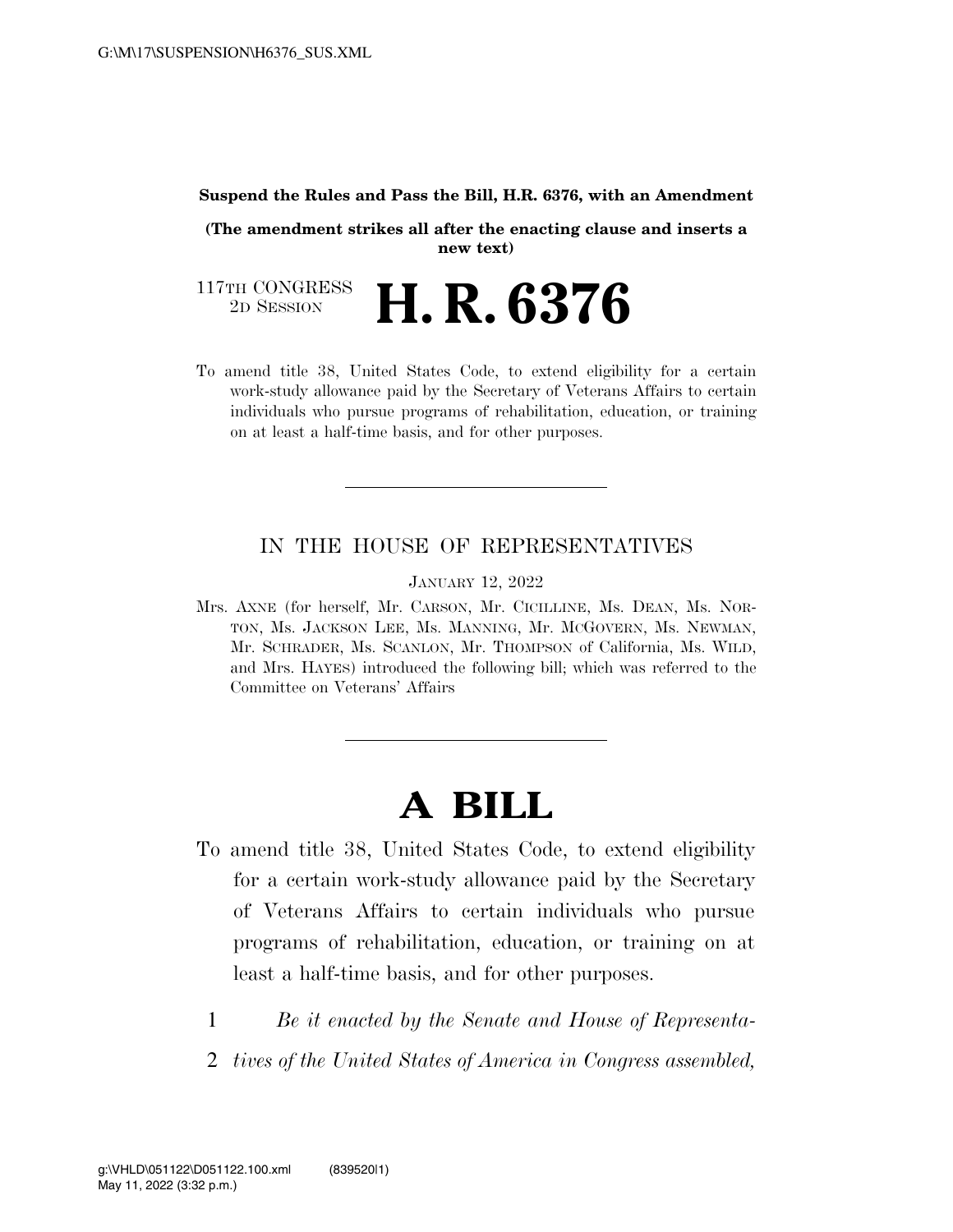### **SECTION 1. SHORT TITLE.**

 This Act may be cited as the ''Student Veteran Work Study Modernization Act''.

| SEC. 2. PILOT PROGRAM TO EXPAND ELIGIBILITY FOR A |
|---------------------------------------------------|
| CERTAIN WORK-STUDY ALLOWANCE PAID BY              |
| THE SECRETARY OF VETERANS AFFAIRS TO              |
| CERTAIN INDIVIDUALS WHO PURSUE CER-               |
| TAIN PROGRAMS ON AT LEAST A HALF-TIME             |
| <b>BASIS.</b>                                     |

 (a) PILOT PROGRAM.—The Secretary of Veterans Af- fairs shall carry out a pilot program under which the Sec- retary shall expand eligibility for the work-study allowance under section 3485 of title 38, United States Code, to in- dividuals who are pursuing programs of rehabilitation, education, or training specified in subsection (b) of such section at a rate equal to at least half of that required of a full-time student.

 (b) RELATIONSHIP TO OTHER WORK-STUDY INDI- VIDUALS.—In carrying out the pilot program under sub- section (a), the Secretary shall ensure the provisions of section 3485 of title 38, United States Code, apply with respect to the individuals specified in subsection (a) of this section in the same manner as to the individuals specified in subsection (b) of such section 3485, except with respect to the requirement of at least three-quarter-time student status.